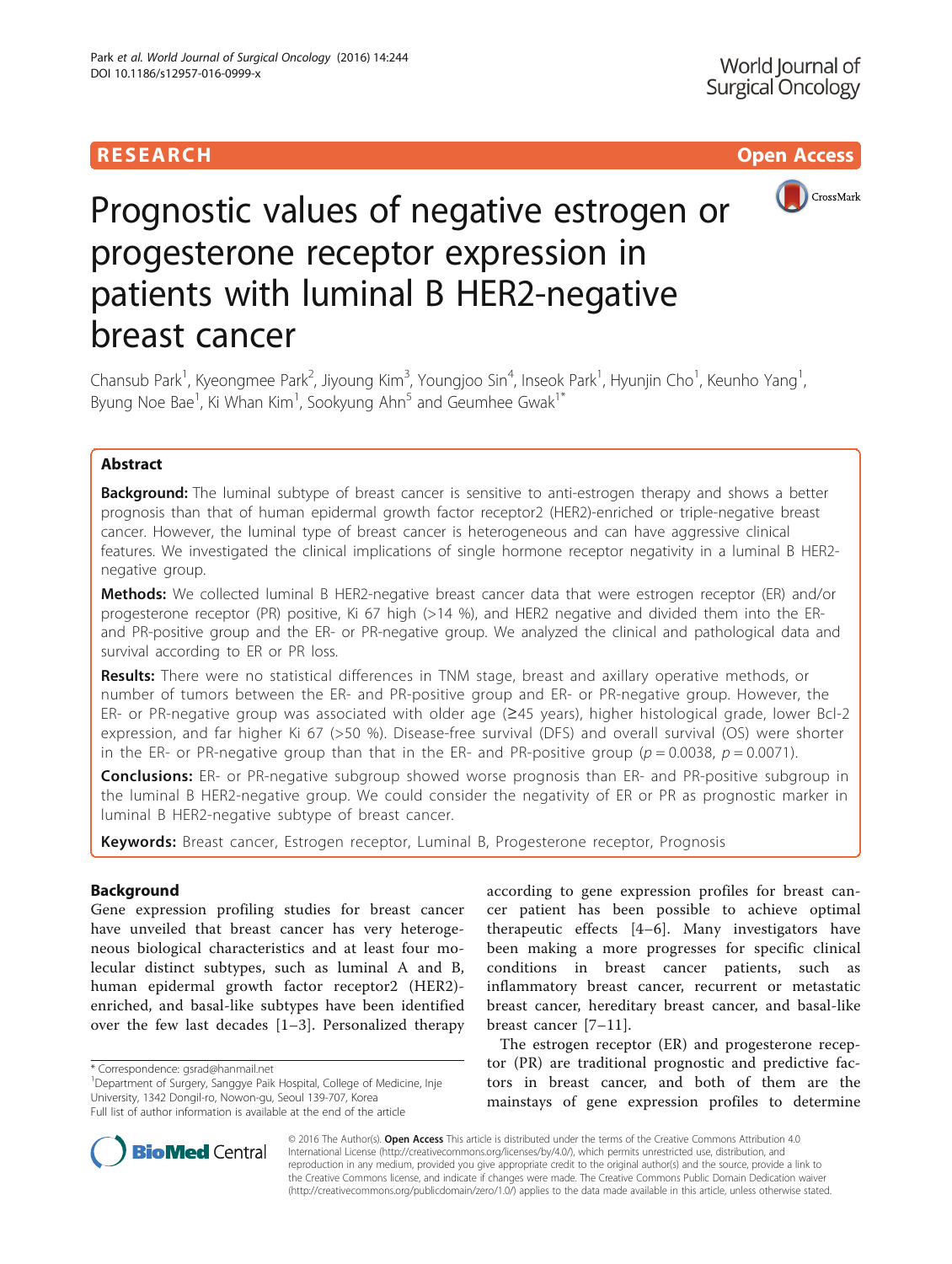intrinsic breast cancer subtypes. ER- or PR-positive breast cancers are classified as the luminal subtype, which have a more favorable prognosis and are more responsive to anti-estrogen therapy than that of ERand PR-negative breast cancer [\[12](#page-7-0)–[14](#page-7-0)]. However, the luminal subtype of breast cancer is very heterogeneous and occasionally has very aggressive clinical features. Luminal type breast cancer has two biologically distinct subtypes, luminal A and luminal B, and it is well known that luminal B subtype have higher proliferative characteristics and poorer prognosis than those of luminal A [[15\]](#page-7-0).

A number of studies have been reported that luminal B subtype is dramatically distinct from luminal A subtype at the cellular signaling pathway and DNA levels, including growth factor receptors, such as epidermal growth factor receptor (EGFR; HER1) and HER2 as well as its downstream signaling pathway [\[16](#page-7-0)]. The St. Gallen International Expert Consensus on the Primary Therapy of Early Breast Cancer 2013 distinguished luminal A-like breast cancer from luminal B-like disease based on immunohistochemical stains of ER, PR, and Ki-67 status without a requirement for molecular diagnostics. Recently, we have figured out the heterogeneity of luminal B HER2-negative group from our consecutive clinical studies, and we wanted to find out which factors affect the disease prognosis that probably related with disease heterogeneity within luminal B subtype. We performed this study to determine the clinical implications of single hormone receptor loss by immunohistochemical (IHC) staining methods in a luminal B HER2-negative group.

#### Methods

We collected clinical and pathological data from patients with breast cancer who underwent breast surgery and treatment between January 2004 and December 2014 at Sanggye Paik Hospital. Among the 769 patients, we selected 183 with luminal B HER2 negative breast cancers that were ER or PR positive,  $Ki-67 > 14 %$ , and HER2 negative. We divided them into two groups of the ER and PR positive group and the ER or PR negative group. ER and PR positive group defined as both hormonal receptor showed positive reaction. These two group was compared disease free survival (DFS) and overall survival (OS) between the two groups. We also analyzed the clinical and pathological data of each group, including age, breast and axilla operative methods, tumor type, TNM stage, histological grade, nuclear grade, number of tumors, Ki-67 and Bcl-2 expression, and recurred or metastatic sites. We choose median 45 age, for statistical convenience.

# IHC staining for ER, PR, Bcl-2, and Ki 67

The ER NCL-1-ER-6F11 and PR NCL-L-PGR-312 liquid mouse monoclonal antibodies (Leica Microsystems Inc., Newcastle Upon Tyne, UK) diluted 1:80 with normal goat serum (diluted 1:5 TBS) were used as the primary antibodies for the ER and PR assays, respectively. The secondary antibody was goat antimouse peroxidase conjugated immunoglobulin, and 3,3′-diaminobenzidine tetrahydrochloride (DAB) was used as the chromogen. We scored ER and PR as 0, 1+, 2+, and 3+ according to staining intensity with a description of the percentage related to the proportion of stained nuclei in 10 high power fields [\[17](#page-7-0)]. We defined ER and PR positivity as any positive score or a percentage greater than zero. We converted the intensity scores and proportion percentages into the Allred score [\[18](#page-7-0)]. We determined Allred score 0, 2 is negative, and 3 to 8 is positive [\[19](#page-7-0)].

We performed IHC for Bcl-2 and Ki-67 using the avidin-biotin peroxidase complex method with aminoethylcarbazole as the chromogen and the Vectastain ABC Elite kit (Vector Laboratories, Burlingame, CA, USA). We counterstained the sections with Mayer's hematoxylin. Sections was incubated in monoclonal mouse anti-human Bcl-2 oncoprotein to assess Bcl-2 (1:100; Dako, Glostrup, Denmark), and brown nuclear immunostaining was examined. Sections were incubated with monoclonal mouse anti-human Ki-67 antigen for the Ki 67 measurements (1:100; Dako), and brown nuclear immunostaining was examined [\[17\]](#page-7-0). We defined Bcl-2 overexpression as Bcl-2 intensity over 10 %. In addition, low PR expression was defined as Allred score 3, 4. In Ki-67, we choose cutoff value at 50 %. According to modified 2013 St. Gallen Consensus, high Ki-67 defined 20 % cutoff. Nevertheless, we wanted to know higher Ki67 labeling index might have association with ER or PR expression.

# IHC staining for HER2/neu

We performed IHC of the HER2/neu protein on 4-μmthick paraffin embedded tissue sections on poly-L-lysinecoated slides. After deparaffinization and blocking of endogenous peroxidase, we performed HER2/neu immunostaining using the rabbit anti-human c-erbB-2 oncoprotein as the primary antibody (Dako) at a 1:100 dilution. Binding of the primary antibody was detected using the Dako Quick-Staining, labeled streptavidinbiotin system (Dako, Carpentaria, CA, USA), followed by adding the DAB chromogen. Two pathologists scored each slide according to the manufacturer's recommended criteria in a blinded fashion. We red immunostaining in a semi-quantitative manner and graded as follows: 0, 1+, 2+, and 3+. We designated intensity scores of 0 or 1+ as negative expression and 3+ as positive expression for HER2/neu. We considered a 2+ score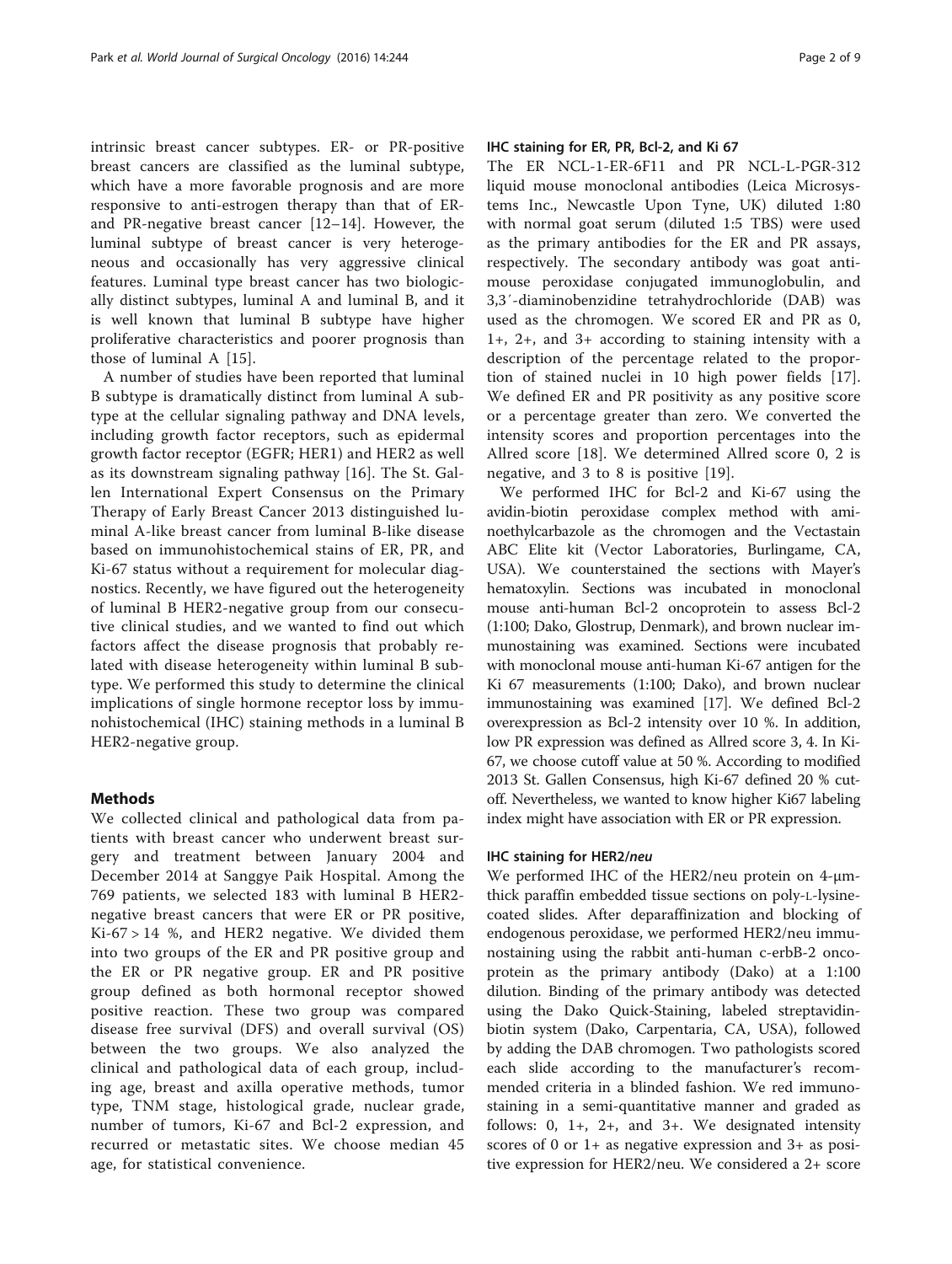as equivocal, which was subjected to silver-enhanced in situ hybridization (SISH) analysis [[17\]](#page-7-0).

#### SISH for HER2

We performed HER2 SISH on the Ventana Benchmark automated instrument (Ventana Medical Systems, Tucson, AZ, USA), according to the manufacturer's protocols for INFORM HER2 DNA and chromosome 17 probes. We performed testing for the HER2 gene and chromosome 17 on sequential sections. Two sections were baked at 60 °C for 20 min. The HER2 DNA probe was denatured at 95 °C for 12 min, and hybridization was performed at 52 °C for 2 h. The chromosome 17 probe was denatured at 95 °C for 12 min, and hybridization was performed at 44 °C for 2 h. After hybridization, appropriate stringency washes were performed three times at 72 °C for the HER2 probe and three times at 59 °C for the chromosome 17 probe. Both DNP-labeled probes were visualized using a rabbit anti-DNP primary antibody and the ultra-View SISH Detection Kit (Ventana). The slides were counterstained with hematoxylin for examination by light microscopy. Evaluation of HER2 gene amplification status was performed in a blinded manner using the ASCO/CAP guidelines [\[20](#page-7-0)].

#### Statistical methods

We used the chi-square test to analyze the clinicpathologic factors affecting prognosis between the ERor PR-negative group and the ER- and PR-positive group. We analyzed the difference in DFS between the ER- or PR-negative and the ER- and PR-positive groups by the Kaplan–Meier method. A univariate analysis of the clinic-pathologic factors affecting prognosis in both groups was conducted with the log-rank test. We used the Cox multivariate regression model for the multivariate analysis. MedCalc Statistical Software ver. 15.5 software (MedCalc Software, Ostend, Belgium; [https://www.med](https://www.medcalc.org/)[calc.org](https://www.medcalc.org/); 2015) was used for the statistical analysis. We considered a  $p$  value <0.05 as statistically significant value.

### Results

We collected 184 luminal B HER2-negative breast cancers from 769 patients with breast cancer. Among them, ER negative observed in four patients and PR negative in 20 patients. Thus, the ER- and PR-positive group included 160 cases and the ER- or PR-negative group had 24. PR-negative group included 20 cases, PR low group had 44, and PR high group had 120.

# Univariate and multivariate analyses of the pathologic characteristics according to ER or PR status

The median age of the patients was 48.5 years in the ER- and PR-positive group and 55.5 years in the ERor PR-negative group. A significant difference between

the ER- and PR-positive and ER- or PR-negative groups was detected when we used 45 years as the age cutoff value  $(p = 0.0336)$ . Fifty-five patients (29.9 %) were TNM stage I, 92 (50.0 %) were stage II, 33 (17.9 %) were stage III, and 4 (2.2 %) were stage IV. In total, 129 patients (70.1 %) received breastconserving surgery and 55 received mastectomy. Axillary lymph node dissection was performed in 112 patients (60.9 %), sentinel lymph node biopsy in 70 patients (38.0 %), and an axillary procedure was omitted in 2 patients. No significant differences in TNM stage, operative method, axillary lymph node evaluation method, or number of tumors were observed between the ER- and PR-positive and ER- or PR-negative groups (Table [1\)](#page-3-0).

However, the ER- or PR-negative group was significantly correlated with a lower Bcl-2 ( $\leq$ 10 %) expression  $(p = 0.0006)$  and a far higher Ki-67 index (>50 %) (p = 0.0167) than those in the ER- and PR-positive group (Table [1](#page-3-0)). In terms of relapse, bone and liver metastases were significantly more frequent in the ER- or PRnegative group than those in the ER- and PR-positive group  $(p = 0.0297, p = 0.0093, respectively)$  (Table [2](#page-3-0)). The multivariate analysis revealed that Bcl-2 expression  $(p = 0.0012)$  was significantly related with ER or PR negative, respectively (Table [3](#page-4-0)).

# Adjuvant therapies in luminal B HER2-negative breast cancer

Adjuvant systemic chemotherapy was performed for 133 of the 160 patients in the ER- and PR-positive group (83.1 %) and for 22 of the 24 patients in the ER- or PRnegative group (91.7 %) The chemotherapy regimens were anthracycline and/or taxane-based, cyclophosphamide/ methotrexate/5-fluorouracil, and cyclophosphamide/vinorelbine/5-fluorouracil.

Adjuvant hormonal therapy was performed for 148 of the 160 patients in the ER- and PR-positive group (92.5 %) and for 22 of the 24 patients in the ER- or PRnegative group (91.7 %). A slight difference in the choice of drugs was observed between the two groups. The selective estrogen receptor modulators (SERM), such as tamoxifen and toremifene, were prescribed more frequently in the ER and PR positive than that in the ER- or PR-negative group (62.5 vs. 37.5 %). In addition, aromatase inhibitors, such as anastrozole and letrozole, were prescribed more frequently in the ER- or PRnegative group than those in the ER- and PR-positive group.  $(54.2 \text{ vs. } 30.6 \text{ %})$   $(p = 0.0579)$ .

In total, 110 (68.7 %) of the 160 patients in the ERand PR-positive group, and 17 (70.8 %) of the 24 in the ER- or PR-negative group received radiation therapy for breast and/or regional axillary lymph nodes (Table [1](#page-3-0)).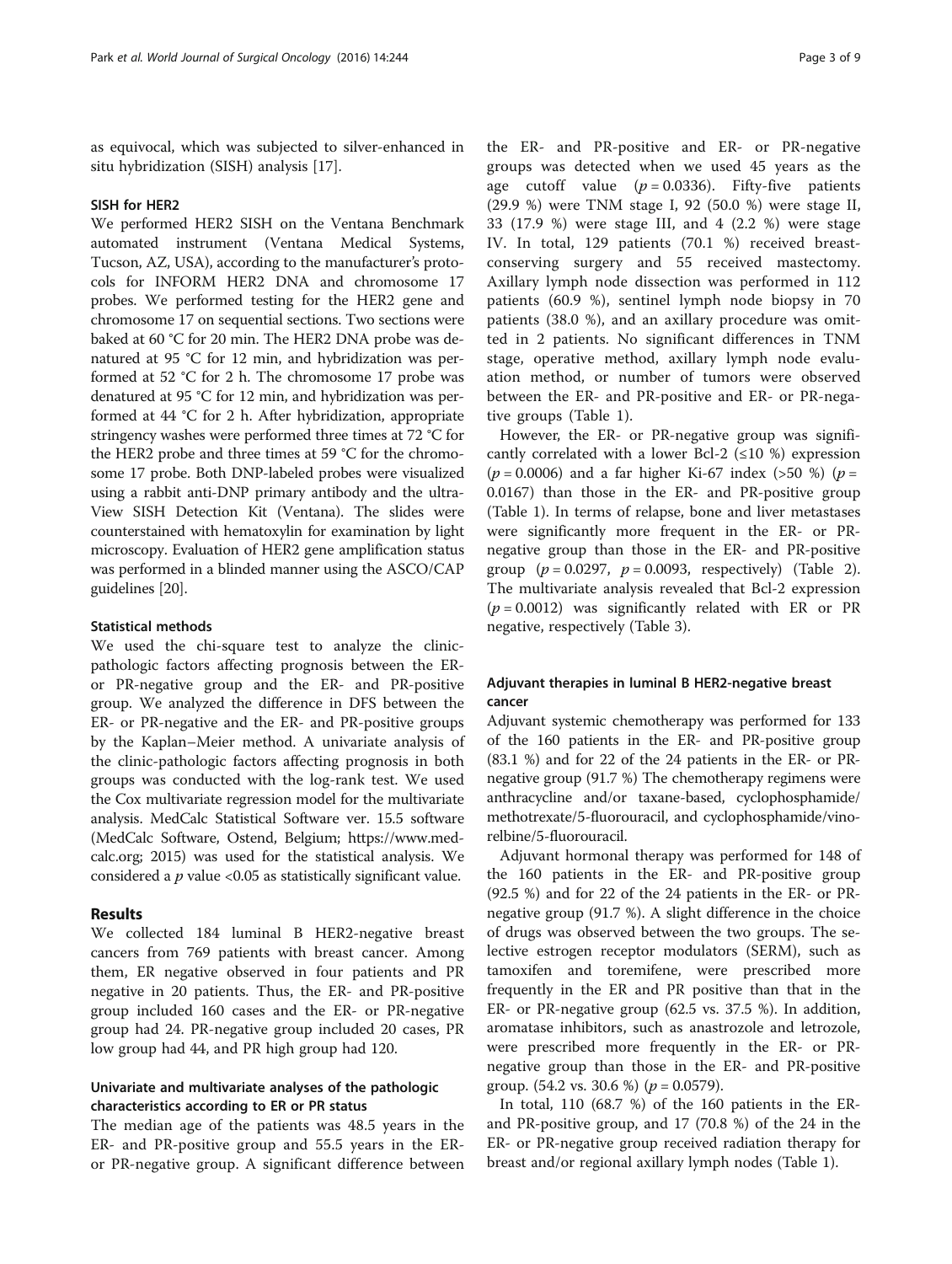|                            | ER and PR<br>positive<br>$N = 160 (%)$ | ER or PR<br>negative<br>$N = 24$ (%) | p value |
|----------------------------|----------------------------------------|--------------------------------------|---------|
| Age (years) median         | 48.5                                   | 55.5                                 | 0.0336  |
| $=$ or $<$ 45              | 59 (36.9)                              | 3(12.5)                              |         |
| >45                        | 101(62.1)                              | 21 (87.5)                            |         |
| TNM stage (AJCC 8th)       |                                        |                                      | 0.1061  |
| I                          | 50 (31.2)                              | 5(20.8)                              |         |
| $\mathsf{II}$              | 81 (50.6)                              | 11(45.8)                             |         |
| $\mathbb{H}$               | 27 (16.9)                              | 6(25.0)                              |         |
| IV                         | 2(1.3)                                 | 2(8.3)                               |         |
| Breast operation           |                                        |                                      | 0.8761  |
| <b>BCS</b>                 | 113 (70.6)                             | 16 (66.7)                            |         |
| Mastectomy                 | 47 (29.4)                              | 8(33.3)                              |         |
| Axillary node operation    |                                        |                                      | 0.2088  |
| <b>SLNB</b>                | 63 (39.4)                              | 7(29.2)                              |         |
| alnd                       | 96 (60.0)                              | 16 (66.7)                            |         |
| omit                       | 1(0.6)                                 | 1(4.2)                               |         |
| Histologic type            |                                        |                                      | 0.1587  |
| Invasive ductal carcinoma  | 142 (88.8)                             | 22 (91.7)                            |         |
| Invasive Lobular carcinoma | 5(3.1)                                 | 2(8.3)                               |         |
| Mucinous carcinoma         | 6(3.8)                                 | 0(0)                                 |         |
| Papillary carcinoma        | 6(3.8)                                 | 0(0)                                 |         |
| Micropapillary carcinoma   | 3(1.9)                                 | 0(0)                                 |         |
| Apocrine carcinoma         | 1(0.3)                                 | 0(0)                                 |         |
| Histologic grade           |                                        |                                      | 0.4421  |
| $\mathsf{II}$              | 31 (19.4)                              | 8(33.3)                              |         |
| Ш                          | 101(63.1)                              | 16 (66.7)                            |         |
| Not available              | 28 (17.5)                              | 0(0)                                 |         |
| Nuclear grade              |                                        |                                      | 0.9403  |
| I                          | 82 (51.2)                              | 14 (58.3)                            |         |
| $\mathsf{II}$              | 45 (28.1)                              | 9(37.5)                              |         |
| $\mid \mid \mid$           | 5(3.1)                                 | 1(4.2)                               |         |
| Not available              | 28 (17.5)                              | 0(0)                                 |         |
| Number of tumor            |                                        |                                      | 0.6269  |
| Single                     | 137 (85.6)                             | 22 (91.7)                            |         |
| Multiple                   | 23 (14.4)                              | 2(8.3)                               |         |
| Bcl-2 expression           |                                        |                                      | 0.0006  |
| $=$ or $<$ 10 %            | 17 (10.9)                              | 11 (39.3)                            |         |
| >10%                       | 139 (89.1)                             | 17 (60.7)                            |         |
| Ki 67                      |                                        |                                      | 0.0167  |
| $=$ or $<$ 50 %            | 136 (85.0)                             | 15 (62.5)                            |         |
| >50%                       | 24 (15.0)                              | 9(37.5)                              |         |
|                            |                                        |                                      |         |

<span id="page-3-0"></span>

| <b>Table 1</b> The clinic-pathologic characteristics of luminal B |  |  |
|-------------------------------------------------------------------|--|--|
| HER2-negative breast cancer                                       |  |  |

# Table 1 The clinic-pathologic characteristics of luminal B HER2-negative breast cancer (Continued)

| Adjuvant therapy           |            |           |        |
|----------------------------|------------|-----------|--------|
| Chemotherapy               |            |           |        |
| Yes                        | 133 (83.1) | 22 (91.7) | 0.1321 |
| Anthracycline/taxane based | 72 (45.0)  | 17 (70.8) |        |
| CME or CNE based           | 50 (36.9)  | 5(20.7)   |        |
| No                         | 27 (16.9)  | 2(8.3)    |        |
| Hormonal therapy           |            |           |        |
| Yes                        | 148 (92.5) | 22 (91.7) | 0.0579 |
| <b>SFRM</b>                | 100 (62.5) | 9(37.5)   |        |
| $\mathsf{A}$               | 49 (30.6)  | 13 (54.2) |        |
| No                         | 11(6.9)    | 2(8.3)    |        |
| Radiation therapy          |            |           |        |
| Yes                        | 110 (68.7) | 17 (70.8) | 0.9752 |
| No                         | 50 (31.2)  | 7(29.2)   |        |
|                            |            |           |        |

TNM tumor size/node/metastasis, AJCC American Joint Committee on Cancer, BCS breast conserving surgery, SLNB sentinel lymph node biopsy, ALND axillary lymph node dissection, SERM selective estrogen receptor modulator, AI aromatase inhibitor, CMF cyclophosphamide/methotrexate/5-fluorouracil, CNF cyclophosphamide/vinorelbine/5-fluorouracil

# DFS and OS based on ER or PR status

To find out the impact of ER or PR negativity to survival of the luminal B HER2-negative breast cancer, we analyzed DFS and OS according to the ER or PR status. We could see the facts that DFS and OS were

| Table 2 The analysis of recurrence pattern of luminal B |  |  |  |  |
|---------------------------------------------------------|--|--|--|--|
| HER2-negative breast cancer                             |  |  |  |  |

| Recurrence site | ER and PR positive<br>$N = 160$ (%) | ER or PR negative<br>$N = 24$ (%) | $p$ value |
|-----------------|-------------------------------------|-----------------------------------|-----------|
| Breast          |                                     |                                   | 0.7407    |
| No              | 153 (95.6)                          | 22 (91.6)                         |           |
| Yes             | 7(4.4)                              | 2(8.4)                            |           |
| Bone            |                                     |                                   | 0.0297    |
| No              | 147 (91.9)                          | 18 (75.0)                         |           |
| Yes             | 13(8.1)                             | 6(25.0)                           |           |
| Lung            |                                     |                                   | 0.0873    |
| No              | 152 (95.0)                          | 20 (83.3)                         |           |
| Yes             | 8(5.0)                              | 4(16.7)                           |           |
| Liver           |                                     |                                   | 0.0093    |
| No              | 153 (95.6)                          | 19 (79.2)                         |           |
| Yes             | 7(4.4)                              | 5(20.8)                           |           |
| <b>Brain</b>    |                                     |                                   | 0.8510    |
| No              | 158 (98.7)                          | 23 (95.8)                         |           |
| Yes             | 2(1.3)                              | 1(4.2)                            |           |
| Lymph node      |                                     |                                   | 0.2483    |
| Yes             | 153 (95.6)                          | 21 (87.5)                         |           |
| No              | 7(4.4)                              | 3(12.5)                           |           |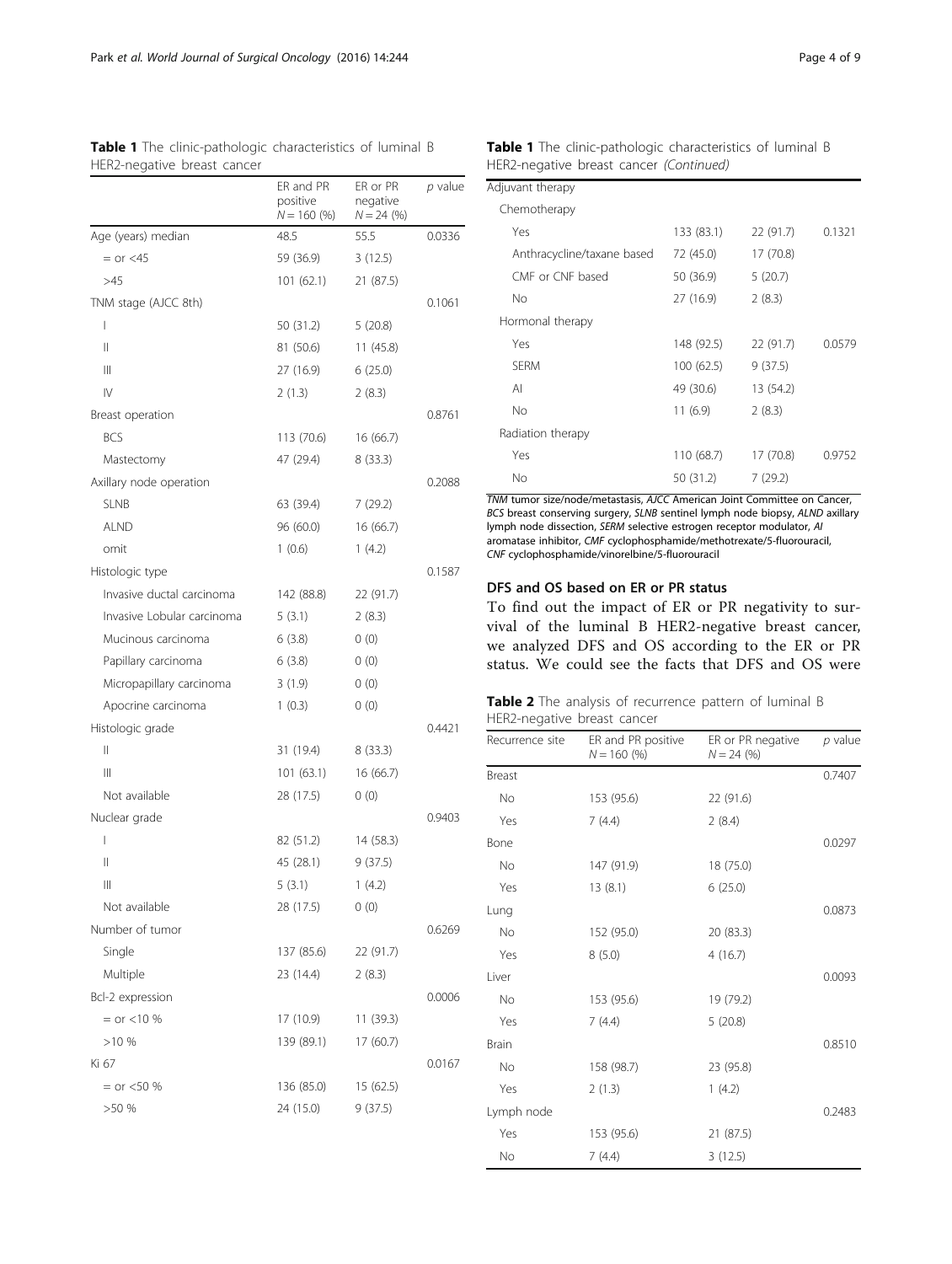| Variable            | Coefficient : | Std. error | Odds ratio | $95\%$ Cl         | <i>p</i> value |
|---------------------|---------------|------------|------------|-------------------|----------------|
| Age (median 45)     | $-0.64939$    | 0.50740    | 0.5224     | 0.1932 to 1.4121  | 0.2006         |
| Bcl-2 (cutoff 10 %) | 1.54314       | 0.47871    | 4.6793     | 1.8310 to 11.9580 | 0.0012         |
| Ki 67 (cutoff 50 %) | $-0.70809$    | 0.49583    | 0.4926     | 0.1864 to 1.3018  | 0.1533         |

<span id="page-4-0"></span>Table 3 Multivariate analysis of factors associated with ER or PR negativity

CI confidence interval

better in the ER- and PR-positive group than those in the ER- or PR-negative group, and there were statistically significant differences between the two groups  $(p = 0.0338, p = 0.0119,$  respectively) (Fig. [1a, b](#page-5-0)).

# DFS and OS according to negative, low expression, or positive PR status

We were also interested in whether PR expression level was associated with prognosis. Thus, we divided the PRpositive group into low and high PR expression groups and performed a survival analysis according to PR expression level. The results showed that low PR expression group resulted in better DFS ( $p = 0.0005$ ) and OS  $(p < 0.0001)$  than those of the negative PR expression group but was worse than that of the high PR expression group (Fig. 1c,  $d$ ).

#### DFS and OS according to Bcl-2 expression status

As we mentioned above, negative ER or PR expression group showed shorter DFS and OS than positive ER and PR expression group. In our multivariate analysis, Bcl-2 expression also was a prognostic factor related to ER or PR expression status. When we analyzed DFS and OS according to the expression status of Bcl-2, lower Bcl-2 expression has relation with better DFS ( $p = 0.0007$ ) and OS  $(p < 0.0001)$  (Fig. [2](#page-6-0)).

# **Discussion**

The ER and PR are expressed in approximately 60~70 % of breast carcinomas, suggesting that steroid hormones influence tumor progression [\[13\]](#page-7-0). Systematic investigations into the gene expression patterns in human breast tumors have provided the basis for improved molecular taxonomy of breast cancers [\[21\]](#page-7-0). Among the four alleged molecular subtypes of breast cancer, the luminal subtype expresses ER and/or PR, which is a prognostic factor and predictive marker for anti-estrogen hormonal therapies, such as SERM or aromatase inhibitors. However, the luminal subtype of breast cancer is very heterogeneous, and its certain subsets have been showing very aggressive characteristics in clinical setting. Sometimes, their prognosis is similar to or worse than that of HER-2-enriched or triple-negative breast cancers [\[22\]](#page-7-0). Bardou et al. had worked with breast cancer databases to investigate whether PR status provides additional value to ER status in patients with primary breast cancer. The results indicated that PR status is an independent predictive factor for a benefit from adjuvant anti-estrogen therapy [[23](#page-7-0)].

Our investigators wanted to know the clinical implications of the negativity of ER or PR in luminal HER2 negative breast cancer from this study. Our results showed that ER or PR negativity is poor prognostic factors, and disease-free survival and overall survival in the ER- or PR-negative group were shorter than that in the ER- and PR-positive group. We also wanted to know the specific role of each hormonal receptor through the comparison between the ER-negative and PR-negative groups. As a result, the ER-negative group tended to have shorter survival than the PR-negative group. Few studies were conducted on ER-negative and PR-positive breast cancer because of the low incidence of cases. These studies showed that ER-negative and PR-positive breast cancer is associated with older age, higher proliferation, and a worse prognosis [\[22](#page-7-0), [24\]](#page-7-0). ER-positive and PR-negative tumors differ from ER-negative and PR-positive tumors, as shown by our results. When we analyzed the prognostic value according to the level of PR expression, the low PR expression group showed an intermediate prognosis better than the negative PR and worse than the high PR expression group. Nishimukai et al. reported that low PR expression is associated with prognosis of ER-positive and HER2-negative breast cancer [\[25](#page-7-0)], which agrees with our study.

Furthermore, the Arimidex, Tamoxifen, Alone or in Combination (ATAC) trial showed that patients with ER-positive and PR-negative tumors have a higher recurrence rate than those with ER-positive and PR-positive tumors. In a subgroup analysis of ER-positive and PRnegative tumors, the recurrence rate was much higher in the group that received tamoxifen than that in the group that received anastrozole [\[26](#page-7-0), [27](#page-7-0)]. Growing evidence supports that ER-positive and PR-negative breast cancers are less responsive to SERM than that of ER-positive and PR-positive tumors. Because increased crosstalk between ER and growth factor signaling pathways leads to downregulated PR transcription, blocking the ER completely with aromatase inhibitor could be more effective in patients with ER-positive and PR-negative breast cancer [\[28](#page-7-0)]. In our study, we have specified a luminal B HER2-negative breast cancer subgroup to determine whether ER or PR negativity provides additional prognostic value in patients with high risk HER2-negative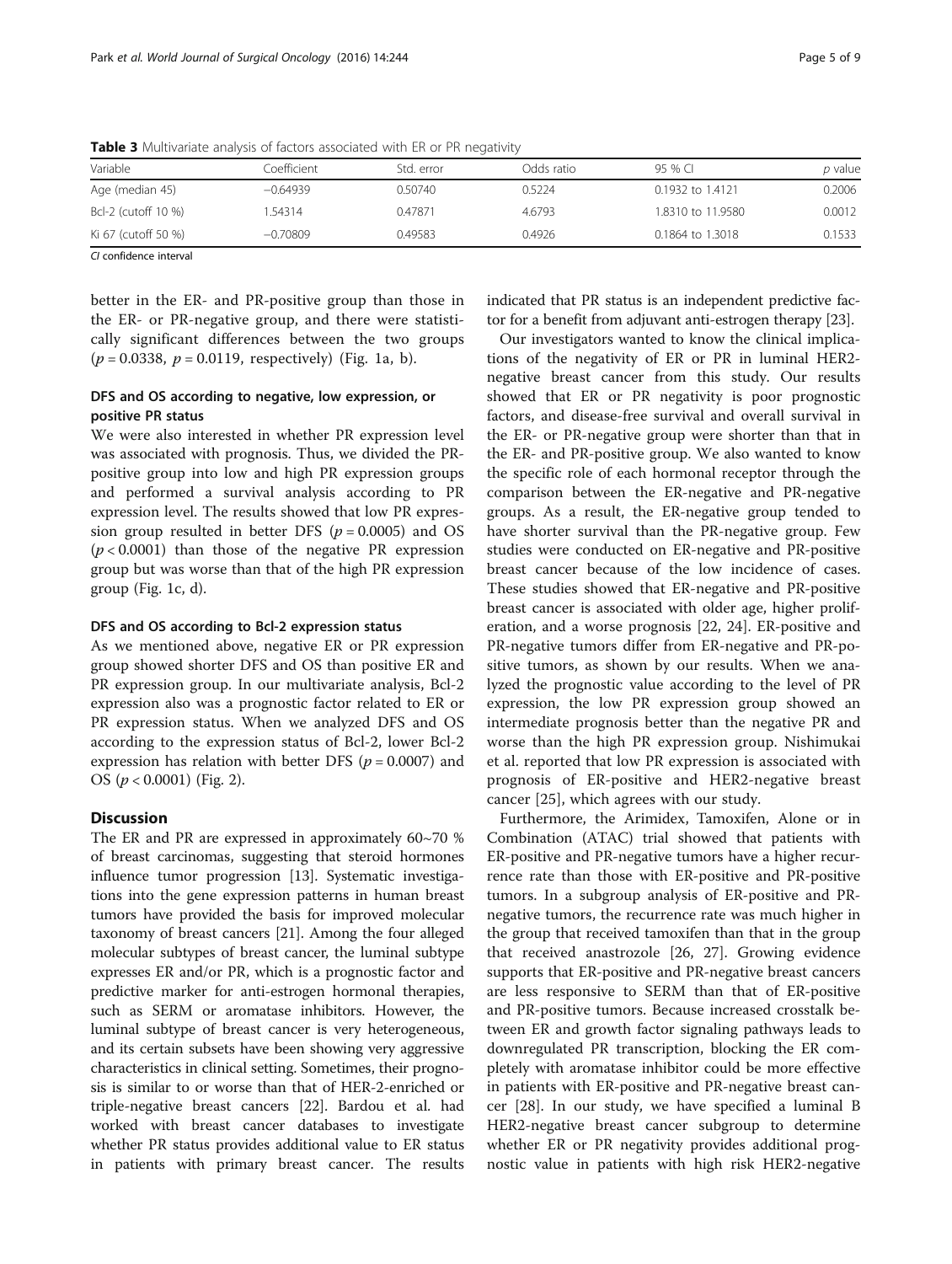<span id="page-5-0"></span>

endocrine-responsive breast cancer. As a result, the ERor PR-negative group showed a higher recurrence rate and decreased OS compared to the ER- and PR-positive group. However, we found no difference when we compared anastrozole to tamoxifen in our study because of the small number of patients.

Several years ago, we had reported the results of study that Bcl-2 may be a potent prognostic factor in patients with luminal subtype of breast cancer [[17](#page-7-0)]. Sivestrini et al. had reported that expression of Bcl-2, an antiapoptotic protein, is associated with low-grade, slowly

proliferating, ER-positive breast tumors [\[29\]](#page-8-0). There are several previous studies had shown that increased expression of Bcl-2 was associated with improved survival in breast cancer and probability of prognostic role in endocrine-responsive breast cancer [\[30](#page-8-0), [31](#page-8-0)]. In our current study, we also could see the common results that lower Bcl-2 expression is related with shorter survival and ER or PR negativity, suggesting that Bcl-2 may be a candidate prognostic factor in patients with endocrine-responsive breast cancer. There is a study that when patients were classified into four groups based on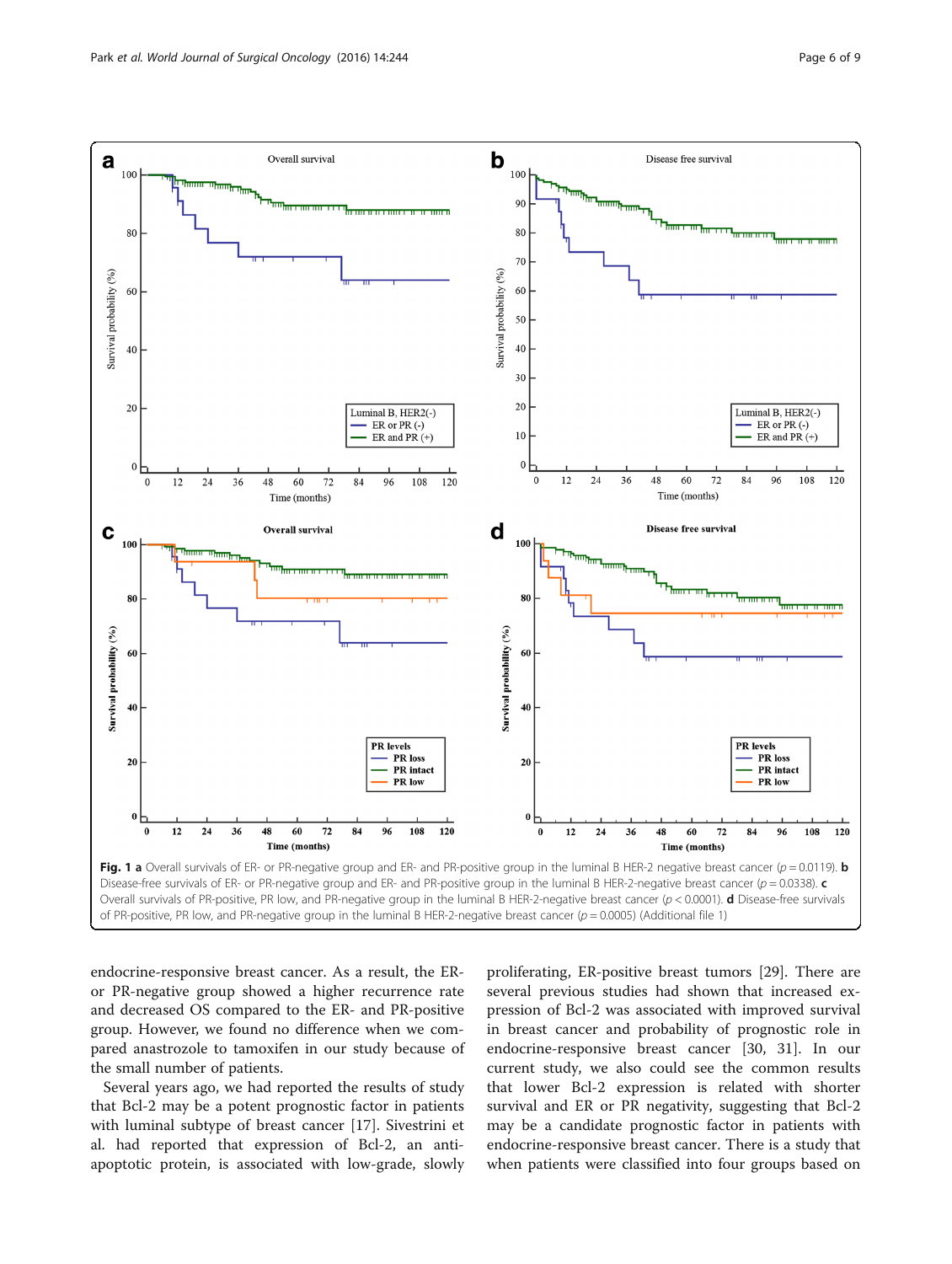<span id="page-6-0"></span>

HR and HER2 status, more than 10 % of Bcl-2 expression in the HR-positive HER2-negative group resulted in a poorer prognosis, which agrees with our results [\[32](#page-8-0)]. We authors cautiously suggest that Bcl-2 expression might have a prognostic role in luminal B HER2 negative breast cancer from our current study.

Through the recent studies for gene expression profile in breast cancer, we had an insight for the role of proliferative signatures in breast cancer in terms of prognosis and prediction of response to anti-cancer therapy [\[33](#page-8-0)]. Ki-67 expression levels varies throughout the different cell cycle phases, which are low in the G1 and S phases and reaches its peak level in mitosis [\[34](#page-8-0)]. The panel of the St Gallen International Expert Consensus on the primary therapy of early breast cancer recommends the use of proliferation markers such as Ki-67 index when physicians decide the appropriate systemic treatment in addition to traditional parameters [\[35](#page-8-0)]. However, there are some arguments between investigators to determine the appropriate cutoff values of Ki-67 in terms of prognosis of breast cancer or finding out the most potent subgroup who may get more advantages from anticancer therapy.

Although the role of Ki-67 as a prognostic factor is controversial in breast cancer, many studies have shown a relationship between Ki-67 and HR [\[25,](#page-7-0) [36](#page-8-0)]. When we divided luminal B HER2-negative breast cancer patients into two subgroups according to a Ki-67 level with cutoff 50 %, the subgroup with higher Ki-67 (>50 %) was related with the negative ER or PR group. Nishimukai et al. reported that high Ki-67 expression and low PR expression is associated with the prognosis of patients with ER-positive HER2-negative cancers [[25](#page-7-0)], which agrees with our results.

# Conclusions

ER or PR negativities in patients with luminal B HER2 negative breast cancer were strongly associated with a poor prognosis. We observed that ER or PR negativities are more frequent in patients with luminal B HER2 negative breast cancer who were older than 45 years old, had lower Bcl-2 expression, and a higher Ki 67 index. However, additional studies with large number of patients who are classified to luminal B HER2-negative breast cancer subgroup might reveal the role of ER or PR negativities in breast cancer.

# Additional file

[Additional file 1:](dx.doi.org/10.1186/s12957-016-0999-x) Result of statistic analysis. (DOCX 389 kb)

#### Abbreviations

HER2: Human epidermal growth factor receptor2; ER: Estrogen receptor; PR: Progesterone receptor; DFS: Disease-free survival; OS: Overall survival; EGFR: Epidermal growth factor receptor; IHC: Immunohistochemical; SISH: Silver-enhanced in situ hybridization; SERM: Selective estrogen receptor modulator

#### Acknowledgements

Not applicable.

#### Funding

This work was supported by 2015 Inje University research grant (R08). Award number: R08 Recipient: Geumhee Gwak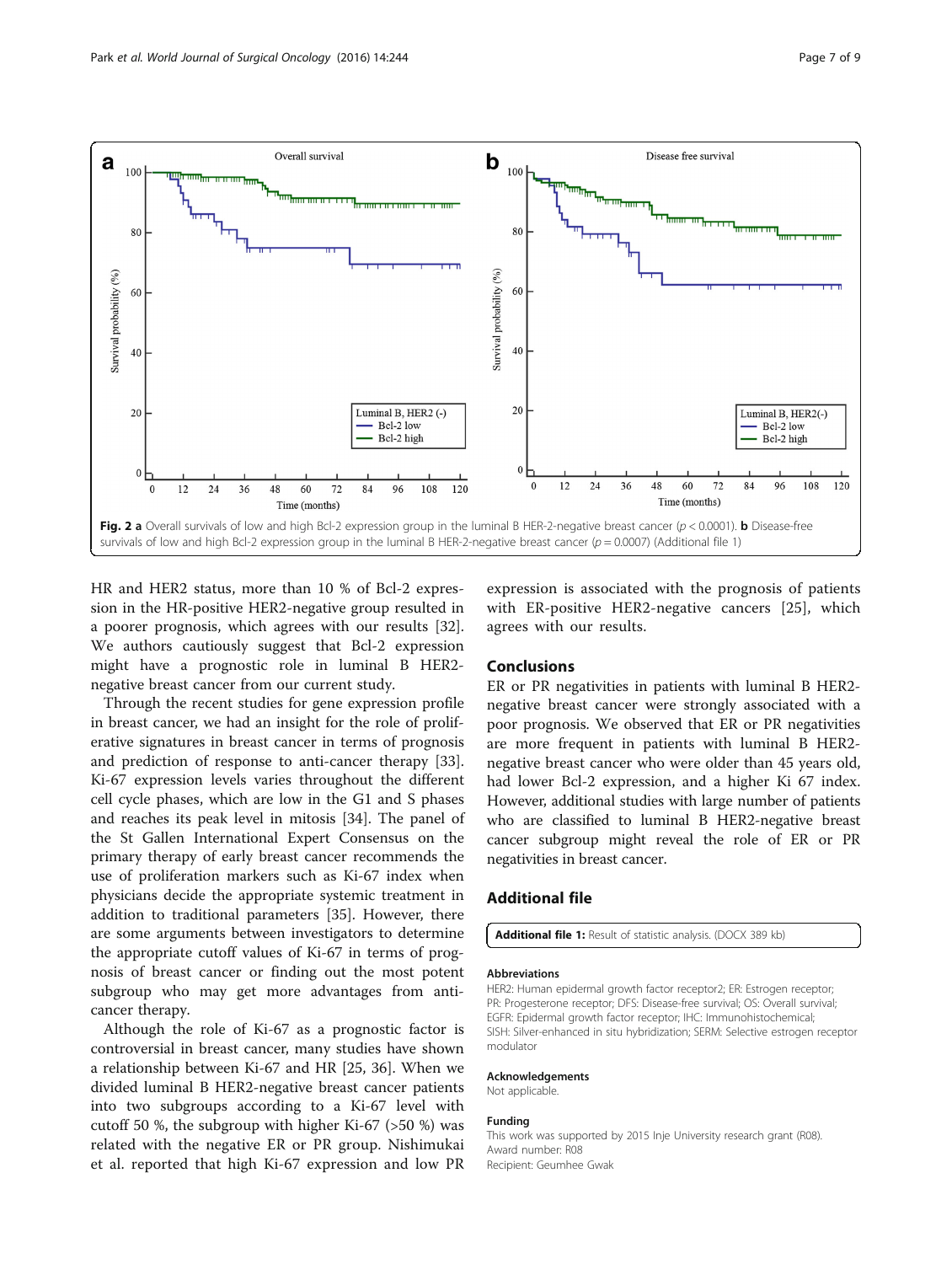#### <span id="page-7-0"></span>Authors' contributions

GHG is the corresponding author and participated in the manuscript editing and data analysis. CSP is the first author and participated in the manuscript editing and data analysis. KMP, JYK, YJS, ISP, HJC, KHY, BNB, KWK, and SKA were involved in reviewing the manuscript and data analysis support. All authors read and approved the final manuscript.

#### Competing interests

The authors declare that they have no competing interests.

#### Consent for publication

Not applicable.

#### Ethics approval and consent to participate

Inje University Sanggye Paik Hospital Institutional review board. IRB File No.: SGPAIK 2015-08-010.

#### Author details

<sup>1</sup>Department of Surgery, Sanggye Paik Hospital, College of Medicine, Inje University, 1342 Dongil-ro, Nowon-gu, Seoul 139-707, Korea. <sup>2</sup>Department of Pathology, Sanggye Paik Hospital, College of Medicine, Inje University, Seoul, Korea. <sup>3</sup> Department of Diagnostic Radiology, Sanggye Paik Hospital, College of Medicine, Inje University, Seoul, Korea. <sup>4</sup>Department of Radiologic Oncologist, Sanggye Paik Hospital, College of Medicine, Inje University, Seoul, Korea. <sup>5</sup> Department of Surgery, Kangnam Sacred Heart Hospital, College of Medicine, Hallym University, Seoul, Korea.

#### Received: 26 January 2016 Accepted: 31 August 2016 Published online: 13 September 2016

#### References

- 1. Prat A, Parker JS, Fan C, Cheang MCU, Miller LD, Bergh J, Chia SKL, Bernard PS, Nielsen TO, Ellis MJ, Carey LA, Perou CM. Concordance among gene expression-based predictors for ER-positive breast cancer treated with adjuvant tamoxifen. Ann Oncol. 2012;23(11):2866–73.
- 2. Sorlie T, Perou CM, Tibshirani R, Aas T, Geisler S, Johnsen H, Hastie T, Eisen MB, van de Rijn M, Jeffrey SS, Thorsen T, Quist H, Matese JC, Brown PO, Botstein D, Lonning PE, Borresen-Dale AL. Gene expression patterns of breast carcinomas distinguish tumor subclasses with clinical implications. Proc Natl Acad Sci U S A. 2001;98(19):10869–74.
- 3. Weigelt B, Hu Z, He X, Livasy C, Carey LA, Ewend MG, Glas AM, Perou CM, Van't Veer LJ. Molecular portraits and 70-gene prognosis signature are preserved throughout the metastatic process of breast cancer. Cancer Res. 2005;65(20):9155–8.
- 4. Abramovitz M, Barwick BG, Willis S, Young B, Catzavelos C, Li Z, Kodani M, Tang W, Bouzyk M, Moreno CS, Leyland-Jones B. Molecular characterisation of formalin-fixed paraffin-embedded (FFPE) breast tumour specimens using a custom 512-gene breast cancer bead array-based platform. Br J Cancer. 2011;105(10):1574–81.
- 5. Ignatiadis M, Singhal SK, Desmedt C, Haibe-Kains B, Criscitiello C, Andre F, Loi S, Piccart M, Michiels S, Sotiriou C. Gene modules and response to neoadjuvant chemotherapy in breast cancer subtypes: a pooled analysis. J Clin Oncol. 2012;30(16):1996–2004.
- 6. Prat A, Parker JS, Fan C, Perou CM. PAM50 assay and the three-gene model for identifying the major and clinically relevant molecular subtypes of breast cancer. Breast Cancer Res Treat. 2012;135(1):301–6.
- 7. Iwamoto T, Bianchini G, Qi Y, Cristofanilli M, Lucci A, Woodward WA, Reuben JM, Matsuoka J, Gong Y, Krishnamurthy S, Valero V, Hortobagyi GN, Robertson F, Symmans WF, Pusztai L, Ueno NT. Different gene expressions are associated with the different molecular subtypes of inflammatory breast cancer. Breast Cancer Res Treat. 2010;125(3):785–95.
- Sabatier R, Finetti P, Cervera N, Lambaudie E, Esterni B, Mamessier E, Tallet A, Chabannon C, Extra JM, Jacquemier J, Viens P, Birnbaum D, Bertucci F. A gene expression signature identifies two prognostic subgroups of basal breast cancer. Breast Cancer Res Treat. 2011;126(2):407–20.
- 9. Tobin NP, Harrell JC, Lovrot J, Egyhazi Brage S, Frostvik Stolt M, Carlsson L, Einbeigi Z, Linderholm B, Loman N, Malmberg M, Walz T, Ferno M, Perou CM, Bergh J, Hatschek T, Lindstrom LS, Hedenfalk I, Brandberg Y, Carstensen J, Egyhazy S, Stolt MF, Skoog L, Hellstrom M, Maliniemi M, Svensson H, Astrom G, Bjohle J, Lidbrink E, Rotstein S, Wallberg B, Carlsson P, Malmstrom P, Soderberg M, Umea, Lindh B, Sundqvist M, Malmberg L. Molecular

subtype and tumor characteristics of breast cancer metastases as assessed by gene expression significantly influence patient post-relapse survival. Ann Oncol. 2014;26(1):81–8.

- 10. Mills K, Lee U, Frankenberger C, Yun J, Bevilacqua E, Caldas C, Chin S-F, Rueda OM, Reinitz J, Rosner MR. A prognostic gene signature for metastasisfree survival of triple negative breast cancer patients. PLoS One. 2013;8(12):e82125.
- 11. Van Laere SJ, Ueno NT, Finetti P, Vermeulen P, Lucci A, Robertson FM, Marsan M, Iwamoto T, Krishnamurthy S, Masuda H, van Dam P, Woodward WA, Viens P, Cristofanilli M, Birnbaum D, Dirix L, Reuben JM, Bertucci F. Uncovering the molecular secrets of inflammatory breast cancer biology: an integrated analysis of three distinct affymetrix gene expression datasets. Clin Cancer Res. 2013;19(17):4685–96.
- 12. Clark GM, Osborne CK, McGuire WL. Correlations between estrogen receptor, progesterone receptor, and patient characteristics in human breast cancer. J Clin Oncol. 1984;2(10):1102–9.
- 13. Fisher B, Redmond C, Brown A, Wickerham DL, Wolmark N, Allegra J, Escher G, Lippman M, Savlov E, Wittliff J, et al. Influence of tumor estrogen and progesterone receptor levels on the response to tamoxifen and chemotherapy in primary breast cancer. J Clin Oncol. 1983;1(4):227–41.
- 14. Valavaara R, Tuominen J, Johansson R. Predictive value of tumor estrogen and progesterone receptor levels in postmenopausal women with advanced breast cancer treated with toremifene. Cancer. 1990; Dec 1(66):2264–9
- 15. Cheang MCU, Chia SK, Voduc D, Gao D, Leung S, Snider J, Watson M, Davies S, Bernard PS, Parker JS, Perou CM, Ellis MJ, Nielsen TO. Ki67 index, HER2 status, and prognosis of patients with luminal B breast cancer. J Natl Cancer Inst. 2009;101(10):736–50.
- 16. Creighton CJ. The molecular profile of luminal B breast cancer. Biologics. 2012;6:289–97.
- 17. Kim H-S, Park I, Cho HJ, Gwak G, Yang K, Bae BN, Kim KW, Han S, Kim H-J, Kim Y-D. Analysis of the potent prognostic factors in luminal-type breast cancer. Journal of Breast Cancer. 2012;15(4):401.
- 18. Allred D, Harvey J, Berardo M, Clark G. Prognostic and predictive factors in breast cancer by immunohistochemical analysis. Mod Pathol. 1998; Feb(11):155–68
- 19. Phillips T, Murray G, Wakamiya K, Askaa J, Huang D, Welcher R, Pii K, Allred DC. Development of standard estrogen and progesterone receptor immunohistochemical assays for selection of patients for antihormonal therapy. Appl Immunohistochem Mol Morphol. 2007;15:325–31.
- 20. Park K, Han S, Kim J-Y, Kim H-J, Kwon JE, Gwak G. Silver-enhanced in situ hybridization as an alternative to fluorescence in situ hybridization for assaying HER2 amplification in clinical breast cancer. Journal of Breast Cancer. 2011;14(4):276.
- 21. Perou CM, Sorlie T, Eisen MB, van de Rijn M, et al. Molecular portraits of human breast tumours. Nature. 2000;406(6797):747–52.
- 22. Park S, Park B-W, Kim TH, Jeon CW, Kang H-S, Choi J-E, Hwang K-T, Kim IC. Lack of either estrogen or progesterone receptor expression is associated with poor survival outcome among luminal A breast cancer subtype. Ann Surg Oncol. 2012;20(5):1505–13.
- 23. Bardou V-J, Arpino G, Elledge RM, Osborne CK, Clark GM. Progesterone receptor status significantly improves outcome prediction over estrogen receptor status alone for adjuvant endocrine therapy in two large breast cancer databases. J Clin Oncol. 2003;21(10):1973–9.
- 24. Rakha EA, El-Sayed ME, Green AR, Paish EC, Powe DG, Gee J, Nicholson RI, Lee AHS, Robertson JFR, Ellis IO. Biologic and clinical characteristics of breast cancer with single hormone receptor positive phenotype. J Clin Oncol. 2007;25(30):4772–8.
- 25. Nishimukai A, Yagi T, Yanai A, Miyagawa Y, Enomoto Y, Murase K, Imamura M, Takatsuka Y, Sakita I, Hatada T, Miyoshi Y. High Ki-67 Expression and low progesterone receptor expression could independently lead to a worse prognosis for postmenopausal patients with estrogen receptor-positive and HER2-negative breast cancer. Clin Breast Cancer. 2015;15(3):204–11.
- 26. Dowsett M. Retrospective analysis of time to recurrence in the ATAC trial according to hormone receptor status: an hypothesis-generating study. J Clin Oncol. 2005;23(30):7512–7.
- 27. Singh A, Ali S, Kothari MS, De Bella MT, Smith C, Timms E, Slade MJ, Foxwell BM, Coombes RC. Reporter gene assay demonstrates functional differences in estrogen receptor activity in purified breast cancer cells: a pilot study. Int J Cancer. 2003;107(5):700–6.
- 28. Cui X. Biology of progesterone receptor loss in breast cancer and its implications for endocrine therapy. J Clin Oncol. 2005;23(30):7721–35.